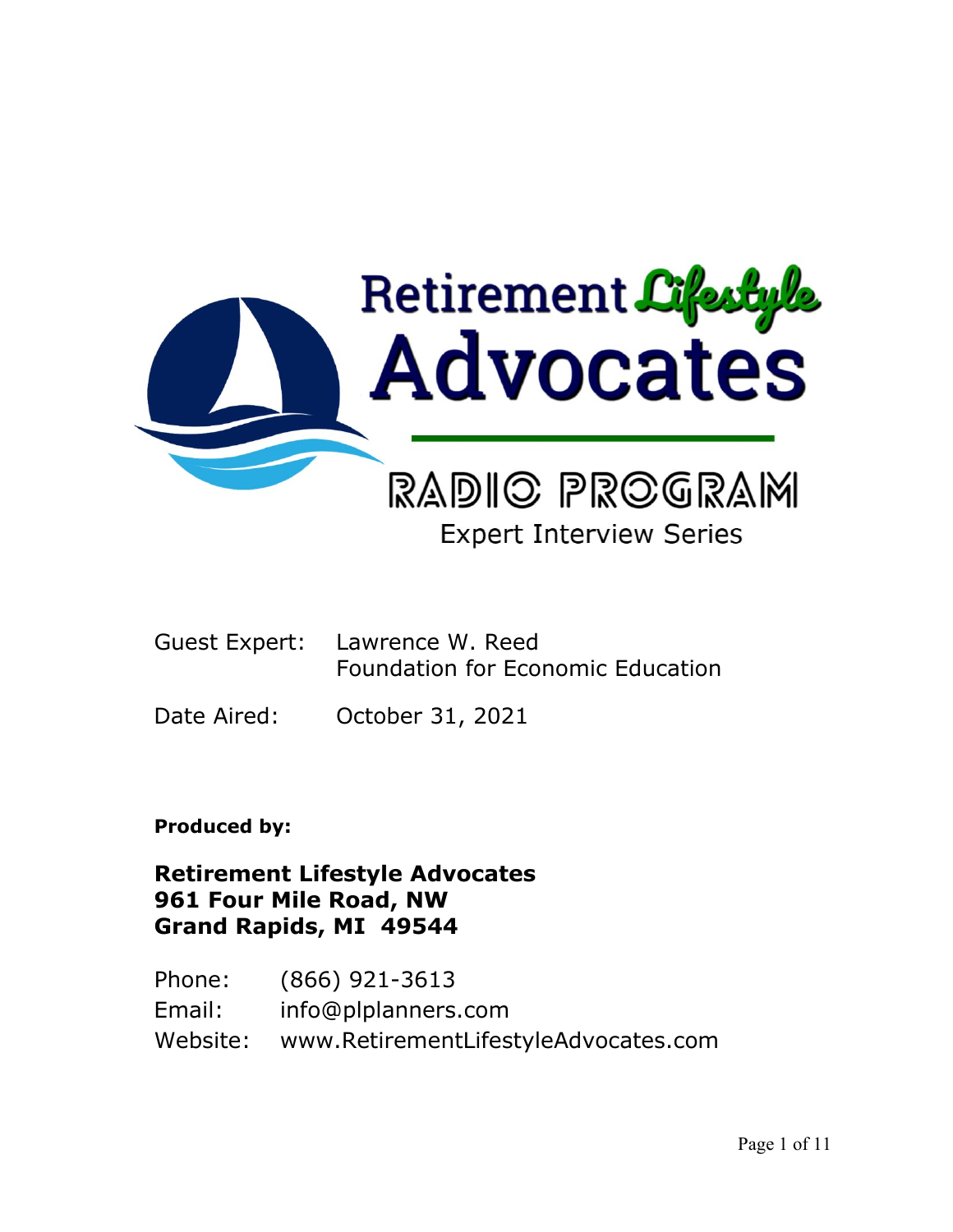Welcome back to RLA Radio. I'm your host, Dennis Tubbergen. I'm very pleased to have joining me once again on today's program. Mr. Lawrence Reed. Larry is the President Emeritus of the Foundation of Economic Education. That website is fee.org. Larry is a prolific author. You can read everything he publishes at his website. lawrencewreed.com and Reed is R-E-E-D. And Larry, welcome back to the program.

#### Lawrence Reed:

Hey, my pleasure, Dennis. Thank you for having me.

#### Dennis Tubbergen:

Well, Larry, let's jump in because you were on the program almost year ago now, and we talked about the policies of Woodrow Wilson and I'm reminded of what my history professors said, "Those who don't study history are doomed to repeat it." Can you enlighten the listeners a bit?

#### Lawrence Reed:

Yeah, I'd be happy to. Well, for many, many years, Dennis, I regarded Woodrow Wilson personally as the worst of our 46 presidents. And I think that's still the case, but the current occupant of the White House is giving him a run for his money.

#### Lawrence Reed:

Wilson, I think, was the worst for a lot of reasons. One, on a personal level, he was a staunch racist. He segregated the entire federal government. Whatever wasn't already segregated, he took care of that. Fired a lot of black people from the postal service and so forth, simply because of their color. He also was a tax hiker. It was under him that we got the income tax in the first place. And he and his friends promised that if it was enacted there in 1913, that the top rate would never exceed 10%. Well, before his second term was over, he took it up to more than 70%.

#### Lawrence Reed:

And he also imposed all kinds of draconian controls and mandates on the American economy during World War I, which he had promised to keep us out of. He gave us some other mischievous things too. The 17th amendment, which is the direct election of senators. I think that undermined the Federalist arrangement between state and federal governments in our country and helped to consolidate power in Washington.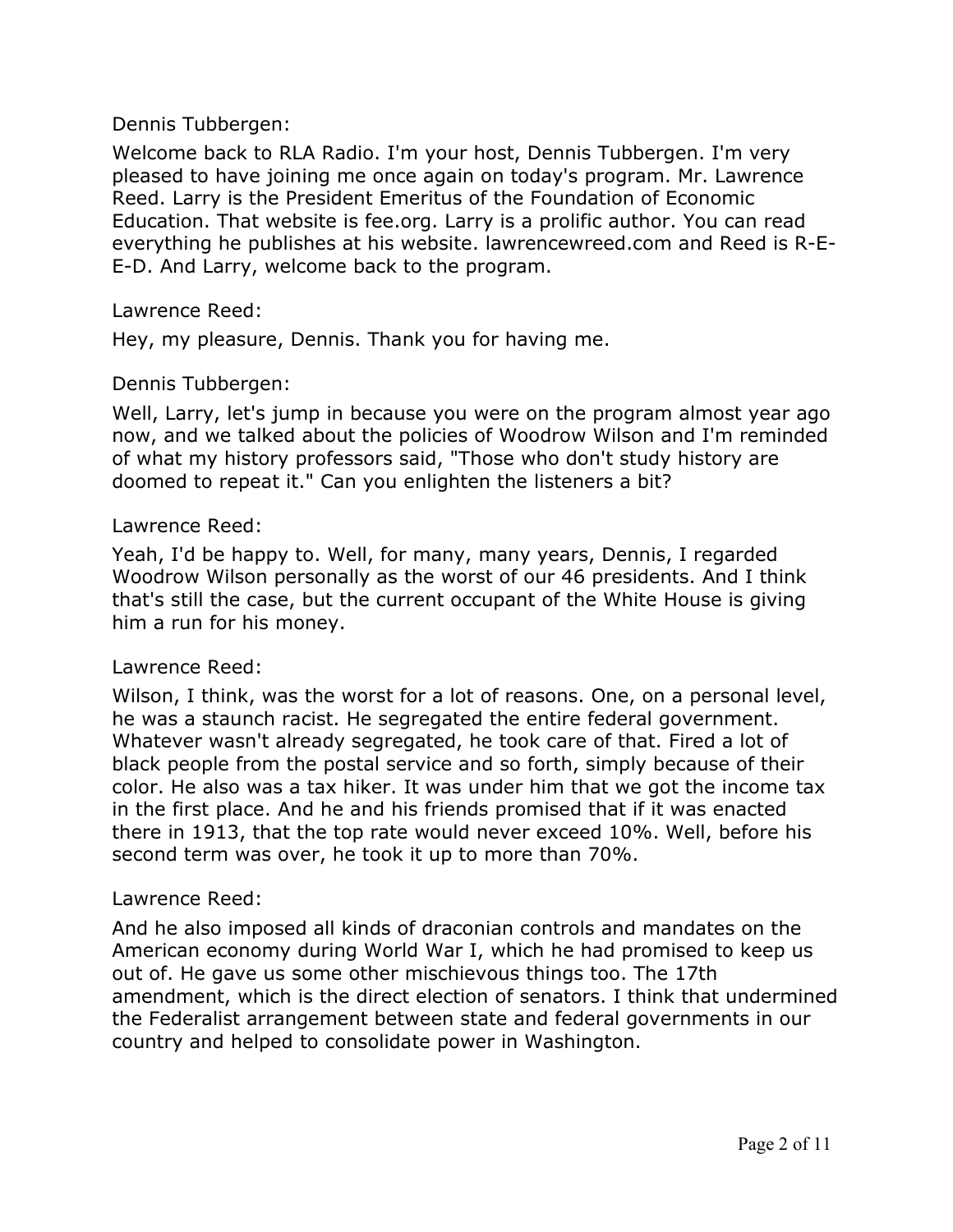## Lawrence Reed:

And he was no friend of the constitution. I mean, he actually said on more than one occasion that it was antiquated. It was aimed at an agrarian society, and we need to revamp it, which is his way of saying, we need to give the government a lot more power than it has.

## Dennis Tubbergen:

Well, Larry, I think Mr. Wilson was also responsible for signing the Federal Reserve Act into law. You can correct me if I'm wrong.

## Lawrence Reed:

No, you're right. Exactly. And that's another terrible sin that he imposed on the country. The Federal Reserve, since it's enactment there in 1913, has given us, in spite of the promises to iron out the business cycle, it's given us one Great Depression and nine or 10 recessions and a currency that's worth about a nickel of what it was when they started. It's been a complete disaster.

## Dennis Tubbergen:

So Larry, I want to, yeah, you wrote an article recently, which really contrasted Wilson's successor, Mr. Warren Harding. And I thought it was a really well-done piece. Can you comment a bit about the contrast between Wilson and Harding?

#### Lawrence Reed:

Yes. Harding was from Ohio. He served in the US Senate from Ohio and before that in the state legislature and also as Lieutenant Governor of the state. And when he ran in 1920, Wilson was completing his second term, of course, and that was very tumultuous for a lot of reasons. And Harding ran on a platform of returning the country to normalcy. And that's exactly what he did. He's not rated very highly by conventional historians because of some scandals amongst some underlings of his. And he did make some poor appointments, but he made some great ones too. But those scandals never personally touched him, except for perhaps the mistress or two that he had on the side.

#### Lawrence Reed:

But in terms of his policies, he was so much better than Wilson. He started the process that his successor Calvin Coolidge continued in the 1920s of bringing tax rates down. And between Harding and Coolidge and their tax reductions in the 1920s, the top rate came down from over 70% to the mid 20s. I mean, that's a remarkable reduction.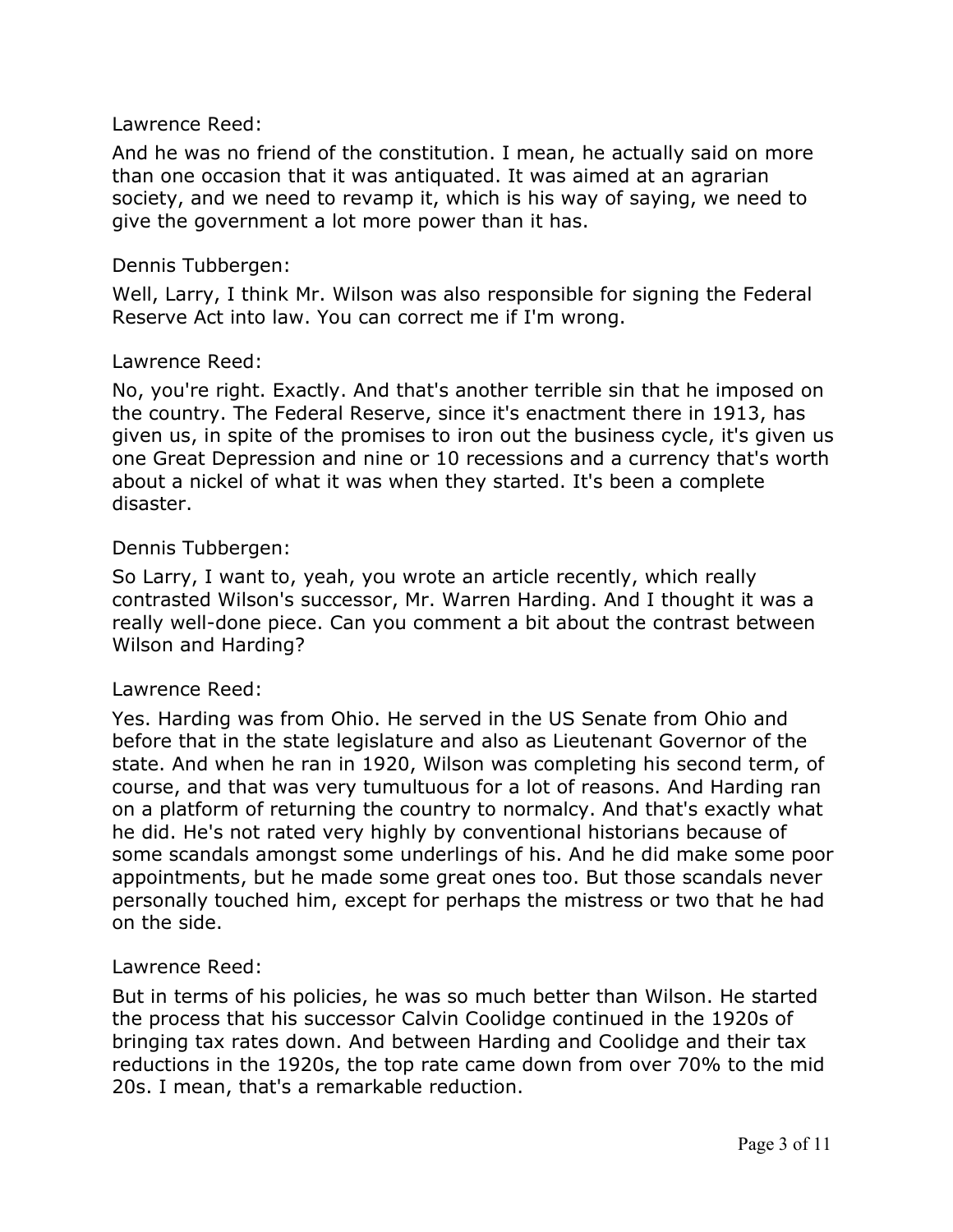## Lawrence Reed:

He also, along with Coolidge, his successor, brought down the national debt. And when we had a very sharp recession in 1921, because of the previous inflation of the Wilson years, Harding did the right thing. He didn't throw a lot of federal money at the problem. He retrenched the federal government, brought down taxes and spending, and the result was a very short recession. The country got over it in less than a year and recovery was underway.

## Lawrence Reed:

So, and he was a very popular president in his day. Maybe not among historians today, but among the American people of his day. They liked him.

## Dennis Tubbergen:

In your article about President Harding, you talk about a scene from October of 1921. So as we're recording this almost exactly 100 years ago, and it was a speech that President Harding gave in Birmingham, Alabama, and I thought it was a terrific story. Can you relate that to the listeners?

## Lawrence Reed:

Oh, I'd be happy to. This is one of the things he should be best known for, but so few people have any recollection of it or ever learned about it. But it was October 26th, 1921, when President Harding went to Birmingham, Alabama. It was deeply Democratic, deeply Jim Crow, in the deep south. And he gave a spectacular address on racial equality. And he said to the audience, I'm going to tell you candidly what's on my mind, whether you like it or not. And the audience was about 30,000 in number, 20,000 whites and 10,000 blacks. And the whites were in the front and the blacks were segregated in the back. But when Harding finished, the cheers all came from the back and the whites were quite silent. And the reason was he really leveled with that audience. He said, we've got to stop this business of having laws that discriminate against people because of their color. And those laws at the time were both federal and state, but primarily at the state level.

#### Lawrence Reed:

And I mean, that was kind of revolutionary for a president to go right to the deep south and say to people it's time to get over this race issue and stop this Jim Crow stuff that says to black people, we're going to treat you under the law differently and as second-class citizens from the way we treat everybody else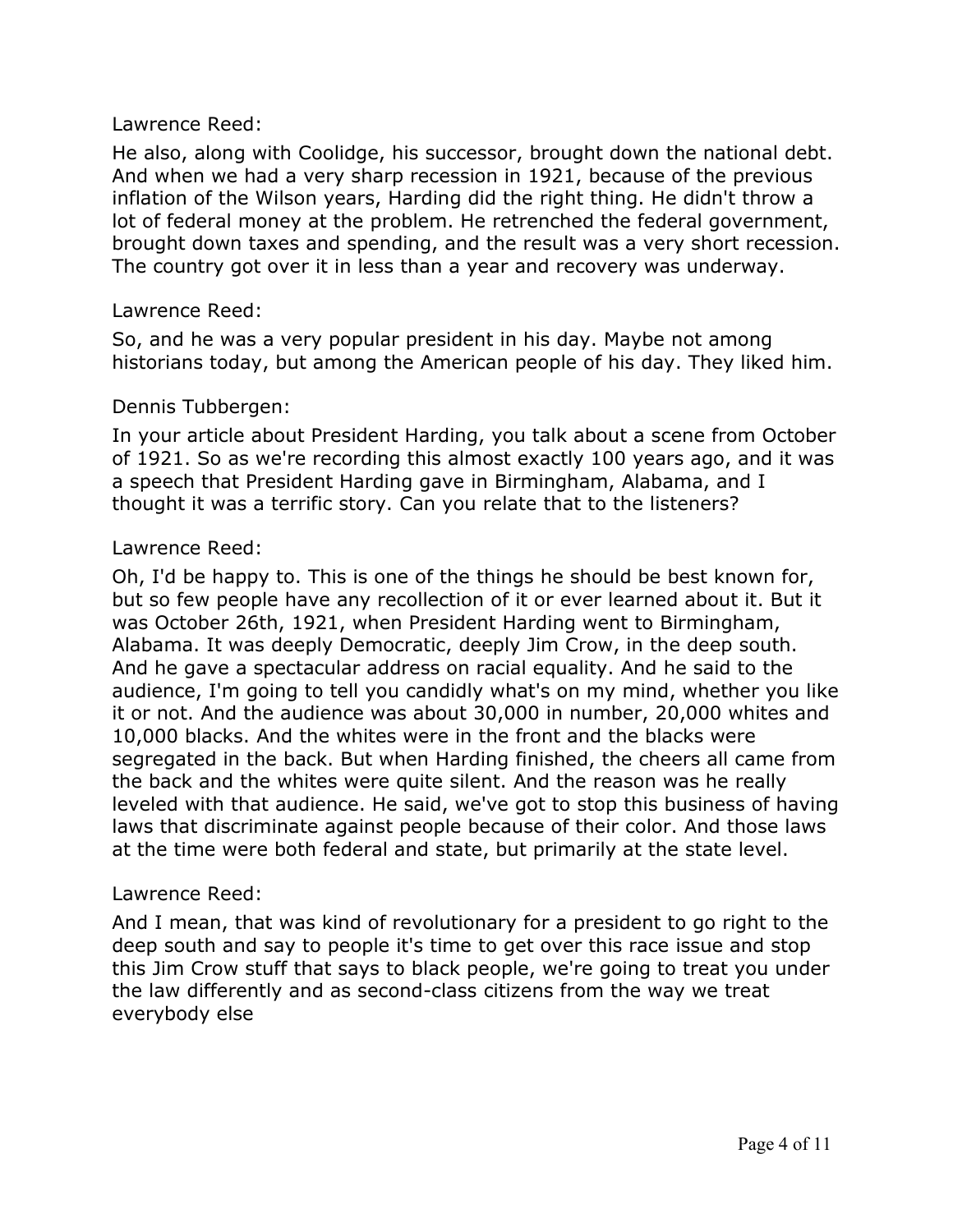Well, and Larry, I think what's especially noteworthy about this story is you have to understand the climate at the time. I mean, for those of our listeners that maybe aren't history buffs or maybe are younger and have never experienced to the extent that there was race and equality in that day. That was a pretty bold thing for a president to step up and do.

## Lawrence Reed:

Oh, yeah. The country had just come through some pretty nasty racial riots, and they weren't started by just blacks. In fact, many of them were started by whites against blacks, most notably the Tulsa Race Massacre of June of 1921, just a few months before Harding speech in which several hundred blacks were killed.

## Lawrence Reed:

I mean, it was a nasty time. The KU Klux Klan was staging a resurgence in the 19 teens and 1920s. So it was a message that a president needed to deliver and it was a message that people needed to hear and he should get credit for the great courage that he had to go down to the very deep south and tell people about racial equality.

# Dennis Tubbergen:

Well, if you're just joining me, I'm chatting with Mr. Larry Reed today. He is the President Emeritus of the Foundation for Economic Education, a very worthy organization. I would encourage you to go check out their website at fee.org. I would also encourage you to consider supporting them.

#### Dennis Tubbergen:

And Larry, if you could just explain a bit to the listeners that may not be familiar, what the Foundation for Economic Education actually does and why it exists.

#### Lawrence Reed:

Okay. Thank you, Dennis, for asking. The Foundation for Economic Education, which is now headquartered in Atlanta, Georgia. After 70 some years in New York, we moved it a few years ago to Atlanta. Our purpose is to educate and inspire young people of high school and college age in ideas of individual liberty, free markets and free enterprise and private property, limited government, and most importantly, personal character. And we do that through in person and online events, our very robust website at fee.org, videos and curricula. You name it. It's all there on the website.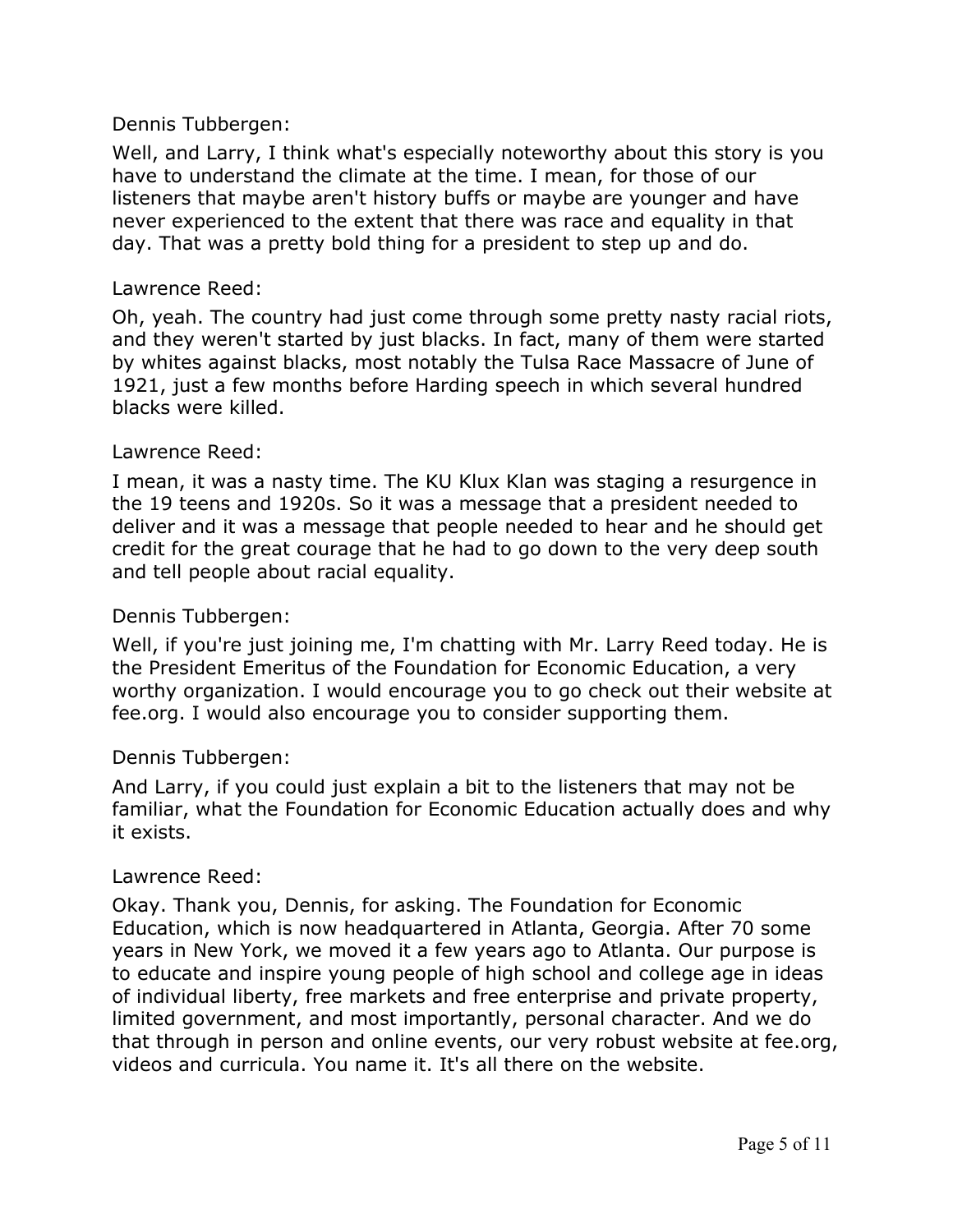Terrific. Well, again, I'd encourage the listeners to check it out. And Larry, we've got a couple minutes left in this segment. So if we could, I'd like to go back because I think it would be insightful to go back and take a look at this. You mentioned that there were inflationary years at the end of Wilson's administration in his second term and Harding came in and put policies in place that really corrected that. And there seems to be a lot of parallels to that time and this time. Could you dig in just a little bit deeper and explain what Wilson did that caused the inflation and maybe what Harding did that helped bring it back under control?

## Lawrence Reed:

Okay. Well, part of the problem with Wilson that contributed to inflation was his spending. And it wasn't just for World War I, which for America began in 1917. He spent a lot for that. No question about it. But he also expanded the government at home. And so, by the second part of his administration, we were running deficits. The newly created Federal Reserve system was printing money. And one of the effects of all that was for prices to rise, and the rate of price inflation reached the low double digits, 12, 13%. And the Americans hadn't seen that since the Civil War. So they were pretty unhappy with Wilson and his economic policies by the end of his term.

#### Lawrence Reed:

And he also imposed selective price controls. It created shortages, and it was a real mess. And Harding came in and said, we're getting rid of all that stuff. We don't want funny money flooding the country nor do we want the federal government dictating what prices ought to be. We need to balance the budget, cut spending and taxes and let a free economy and free people go to town. And that's what he did.

#### Dennis Tubbergen:

Well, the clock says we need to end it there. My guest today is Mr. Larry Reed. You can read his work at lawrencewreed.com. Reed is R-E-E-D. lawrencewreed.com. He is also the President Emeritus of the Foundation for Economic Education. The website there is fee.org. I'll continue my conversation with Larry when our RLA Radio returns. Stay with us.

#### Dennis Tubbergen:

I'm Dennis Tubbergen. You are listening to RLA Radio, and I have the pleasure of chatting once again today with Mr. Larry Reed. Larry is the President Emeritus of the Foundation for Economic Education. The website for that is fee.org. That's fee.org. You can also read all of Larry's work at lawrencewreed.com.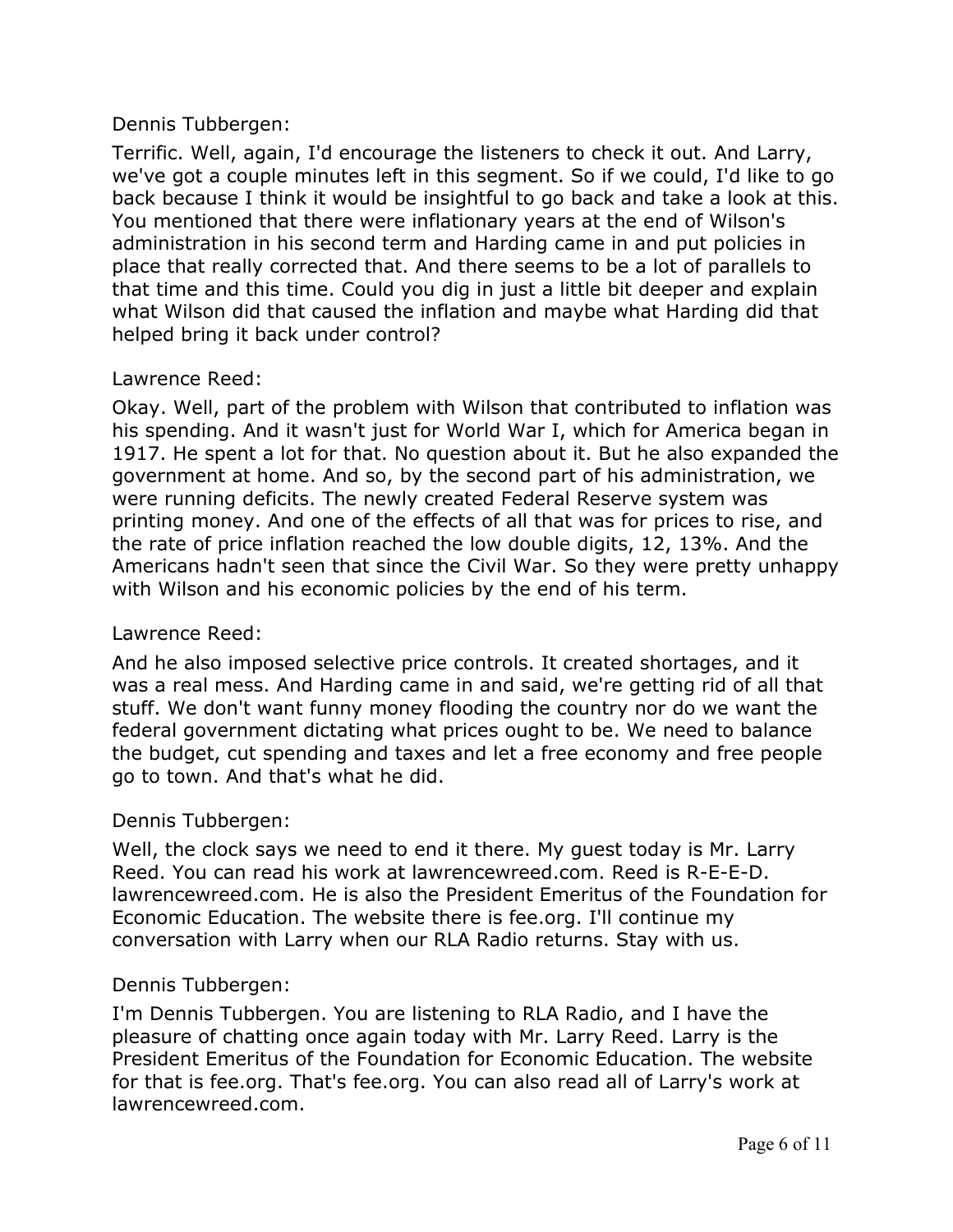And Larry, I should probably preface this statement by saying that I am unapologetic, and that capitalism is by far the best economic system ever known to man. And I think I'm still in the majority, although some days I wonder. You recently wrote an article quoting economist, Todd, I believe the last name is pronounced Buchholz, who said that economic illiteracy is dangerous. If a country ignores basic economics, it could go bankrupt. And it seems that we're on that path.

## Lawrence Reed:

Yeah, it does. And it's very disquieting to watch what's happening in Washington. It wasn't very long ago when anybody who came forth and said, Hey, even though we have a trillion dollar annual budget deficit now, let's spend three or four or five trillion more that we don't have. Not very long ago, anybody saying that would be written off as a lunatic. And yet that's what's being discussed in Washington right now. Massive expansion of government spending and of the entitlement state with no thought it seems given to how is this going to be ultimately paid for.

## Lawrence Reed:

Now, they tell you that, well, no, we got some stuff in the bill, some tax hikes and so forth that'll pay for it. But any economist worth salt will tell you that at most, they might get most of the money they need in the first year or two, but then thereafter, the bills are really going to be horrendous. And there's no provision in these massive spending bills to make sure those bills are covered.

# Dennis Tubbergen:

Larry, you hear claims being made by those advancing these massive spending bills that the cost is really zero. We can spend three and a half trillion. The cost is zero. Comment on that.

#### Lawrence Reed:

Okay. Yeah, isn't it a shame in fact that we even have to deal with such lunacy. Three and a half trillion is three and a half trillion dollars. It's not zero. And what they're trying to say is, they're playing the class warfare card again. They're basically saying, well, we won't get it from you. We're just going to get it from those nasty billionaires of which there are only 700 in the United States. And by the way, you took every penny that those 700 billionaires in America have, not just their income from whatever form in any given year, but everything they have, their entire wealth, that is estimated to be about \$4 trillion. You could take everything they have, put them in the poor house, and you'd cover the federal go for considerably less than a year.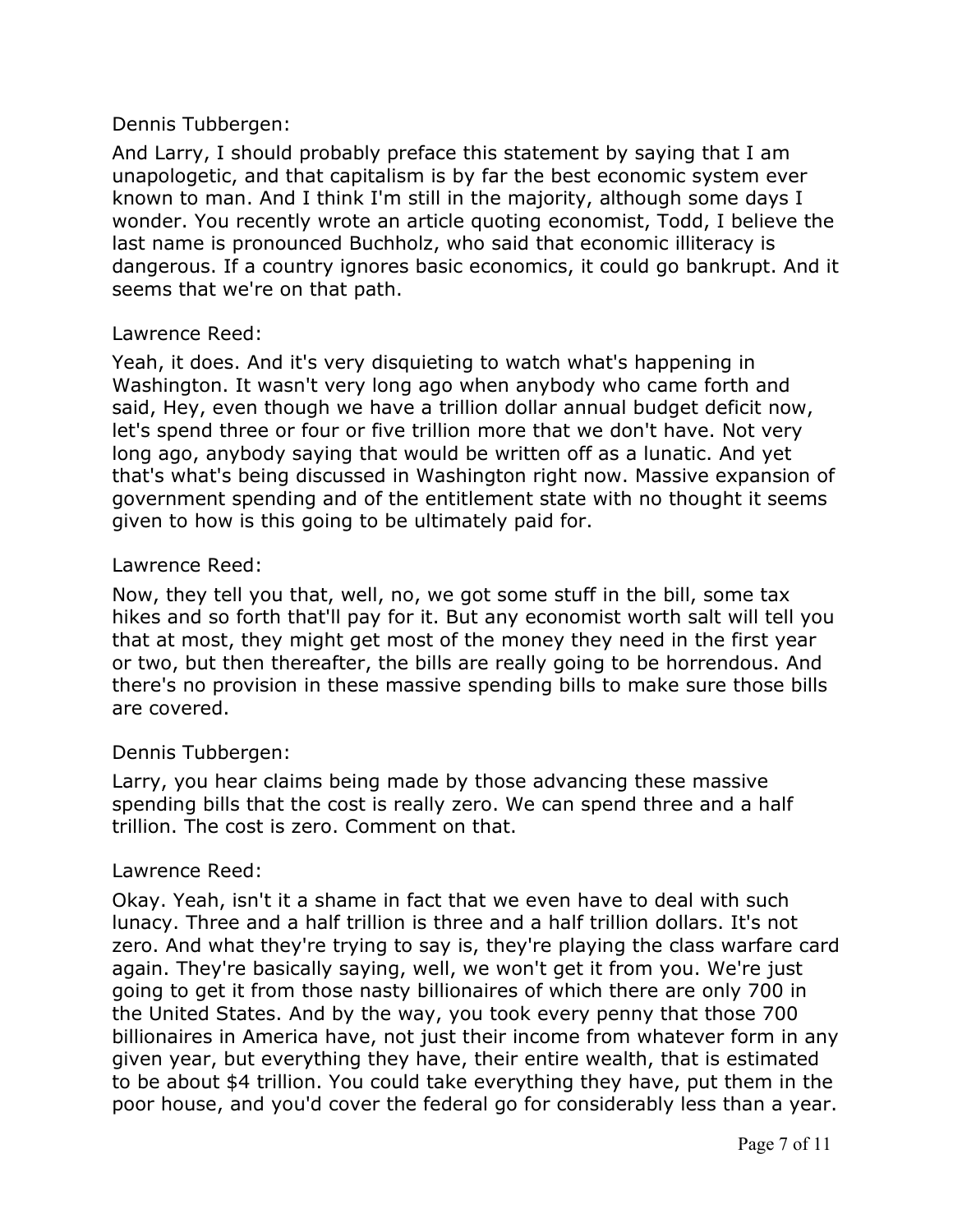And then you'd never get anything again from them because now they'd be in the poor house.

## Lawrence Reed:

So it's just absolutely ridiculous. It's class warfare. The purpose here is to put progressives in a position of power over you and over me, and then make as many people as possible dependent upon their beneficence at the federal level, even if it bankrupts the country in the process.

## Dennis Tubbergen:

Well, Larry, the inflation genie is definitely out of the bottle here. And a lot of this, this deficit spending has been funded by currency creation at reckless levels, in my view, by the Federal Reserve. And it seems that ultimately there is nothing that's free. We're really seeing everyday Americans now getting pinched by an inflation tax.

#### Lawrence Reed:

Yeah, we sure are. In fact, we're beginning to see something that looks like the mid to late 70s, the period of stagflation, where you have very slow, if any, economic growth at the same time prices are beginning to take off. We're seeing signs of that right now with not yet a contraction in the economy, but much slower growth than we saw just a few months ago. And at the same time, inflation is running at two or three times what it was as recently as a year ago.

#### Lawrence Reed:

So, that's very dangerous, but I think that the chickens are coming home to roost, Dennis. We're beginning to see a lot of this funny money that the fed has been pushing into the system. It's now finally working its way into ever higher prices. And it's exacerbated by supply bottlenecks, COVID mandates and other interventions of the government. But the funny money alone, which has increased by some 35% in the last year and a half, is certainly enough to create lots of price pressures and we're seeing it every day.

#### Dennis Tubbergen:

So Larry, from some of the other people I've interviewed, it seems that there's consensus that there is a lag, a time lag, from the time that currency is created and you actually see the inflationary effects. And assuming that is the case, and I'd like your viewpoint on that, it seems that this inflation may just be getting started. What's your take?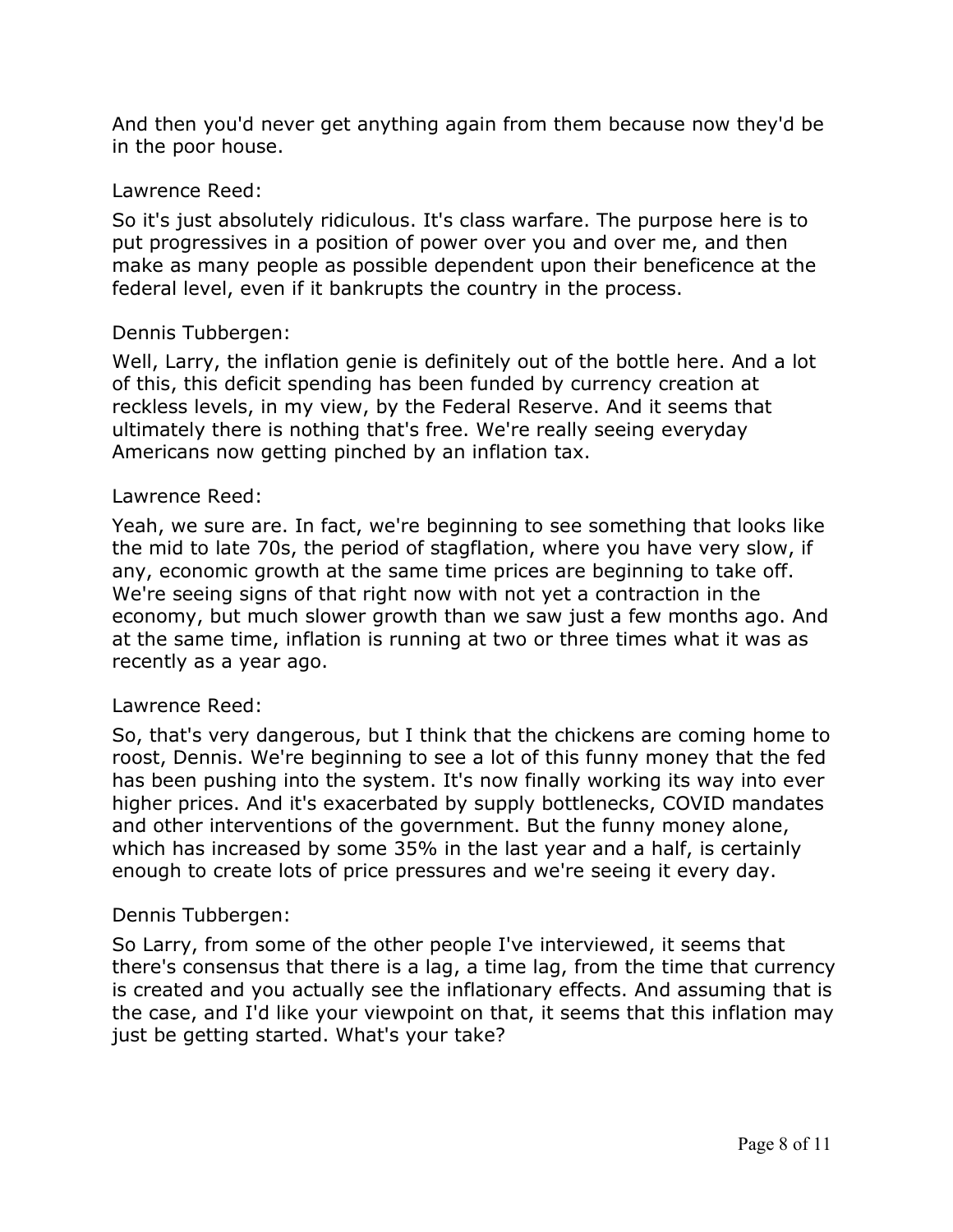## Lawrence Reed:

Oh, I think that's true, Dennis. The time lag does seem, if you look back in history, to vary considerably. There are a lot of us economists who thought that we would see these price pressures sooner than we have, after so many years of the Federal Reserve expending money and credit so dramatically. But there were other forces in the market at the time that sort of suppressed the price effects of that earlier money creation. Things like the regulation of the Obama years that kept a lid on prices and the economy and so forth. But now the lids coming off of everything. You've got COVID mandates now hopefully fading out. You've got the economy trying to grow and reassert itself. You've got that newly created money that used to sit in the banks is now working its way into the spending stream. And inevitably that pushes prices up. So, I am afraid that we're going to see over the next six, eight months inflation perhaps even double again from the present 5%-6% to maybe 10% to 12%.

## Dennis Tubbergen:

Larry, when you look at some of the government programs that have been put forth here over the past year and a half, we've really rewarded people for not working to a certain extent. Not that there weren't reasons to provide stimulus. That's not what I intend to say. But it seems that now maybe we have created a mindset that is really stagnating economic growth. To what, to what extent would you agree with that?

#### Lawrence Reed:

Oh, I do agree with that, Dennis. And there are a lot of corners of the country I would fault for that. I would fault to some degree parents who aren't teaching any solid economics to their youngsters at home. I would fault even more so the public schools and most parts of the country that are producing young people out of high school who haven't the slightest clue of what makes an economy run. You see polls indicating that a plurality, if not majority of young people these days coming out of high school have favorable views of socialism. Well, that tells me that they've been indoctrinated. They've not been told the other side, either by their parents or by the schools that are supposed to educate them.

# Lawrence Reed:

So yeah, you can't have economic nonsense being taught. And then people with that lack of knowledge going into high places and not expect there to be bad policies resulting from it. And hopefully we can turn that around.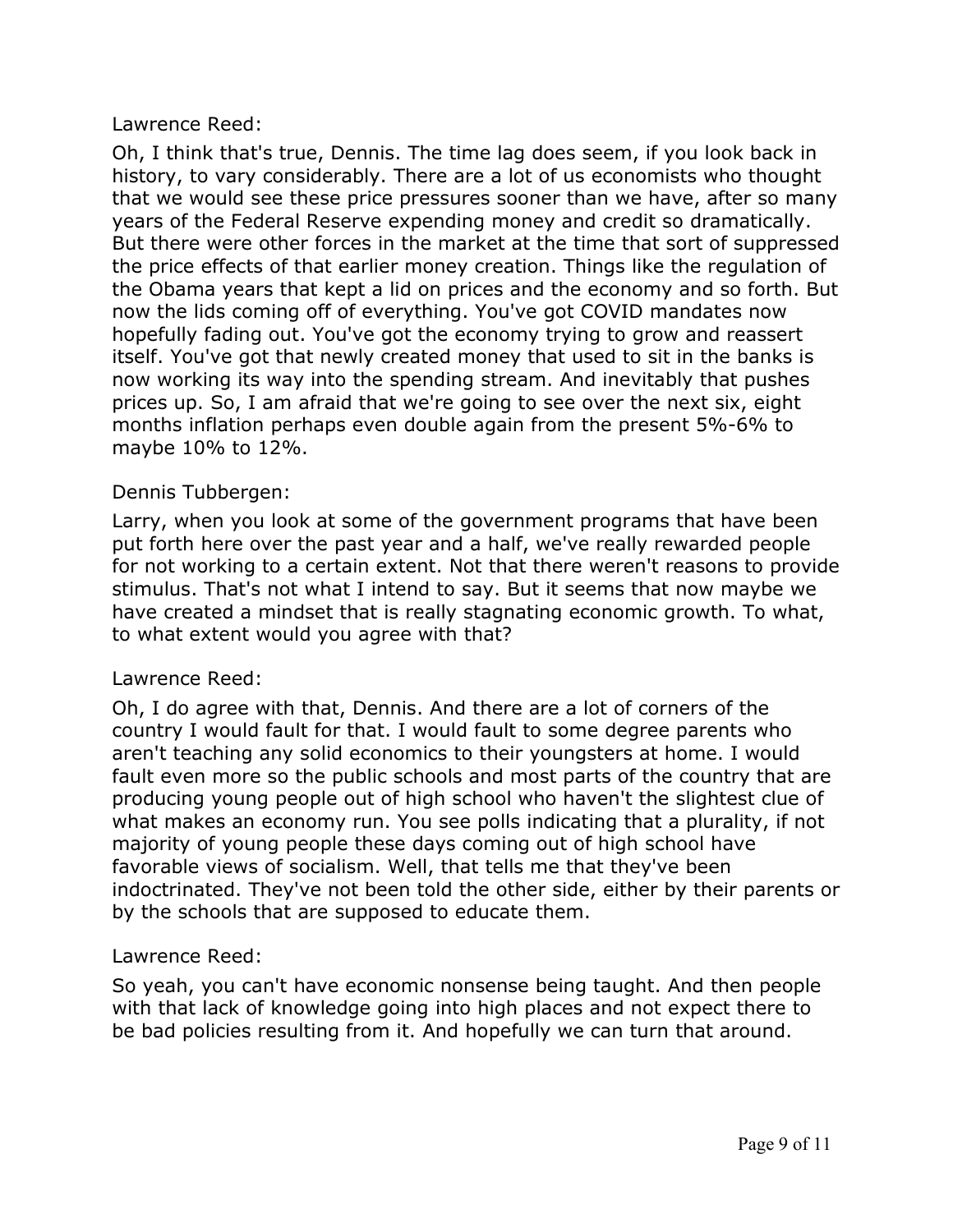So Larry, given that we have massive deficits, as far as the eye can see. We've got currency creation taking place at a maniacal pace, as we just mentioned. What is the capitalist solution to where we find ourselves today in your view?

## Lawrence Reed:

Well, the capitalist solution I would say is to get rid of the socialism that we increasingly have. And by that, I mean this ever-increasing growth in the entitlement state that pays people to be idle, the ever increasing regulatory apparatus that stifles everything from the creation of energy that fuels the economy to the formation of small businesses.

## Lawrence Reed:

The capitalist solution would also suggest that we educate people to understand that capitalism is infinitely superior to any of the other isms for a lot of reasons. One, it tends to give people, productive people, the greatest incentive to produce. It is most in accord with human nature, because it says to people, if you do no harm to others, go to town. Be productive. Get rich if you can. Serve others in the process and you'll find that that's the way you can get ahead yourself.

#### Lawrence Reed:

I think capitalism is, really, it follows from human nature. That's why you don't need a king or a queen to decree it. They don't need to plan it. All they need to do to get out of people's way. Whereas all these other isms, like socialism, is really just a bunch of people who think they're smarter than others sitting down and mapping out plans to push other people around. Capitalism just says, go to town, invent, create, and be productive, be yourselves and you'll be rewarded in the marketplace for the risks you take if you make good judgements.

# Dennis Tubbergen:

So Larry, in your view, are we too far down the road towards socialism to ever correct this? Are you optimistic? Are you becoming more pessimistic?

# Lawrence Reed:

No, I'm still very optimistic. I can think of many places in recent times, Dennis, where countries have gone even further down this path than we have and turned around. I mean, look at most of Eastern Europe. They were part of the old Soviet empire with thoroughly socialized economies in the years that communism dominated from Moscow. You also so had Great